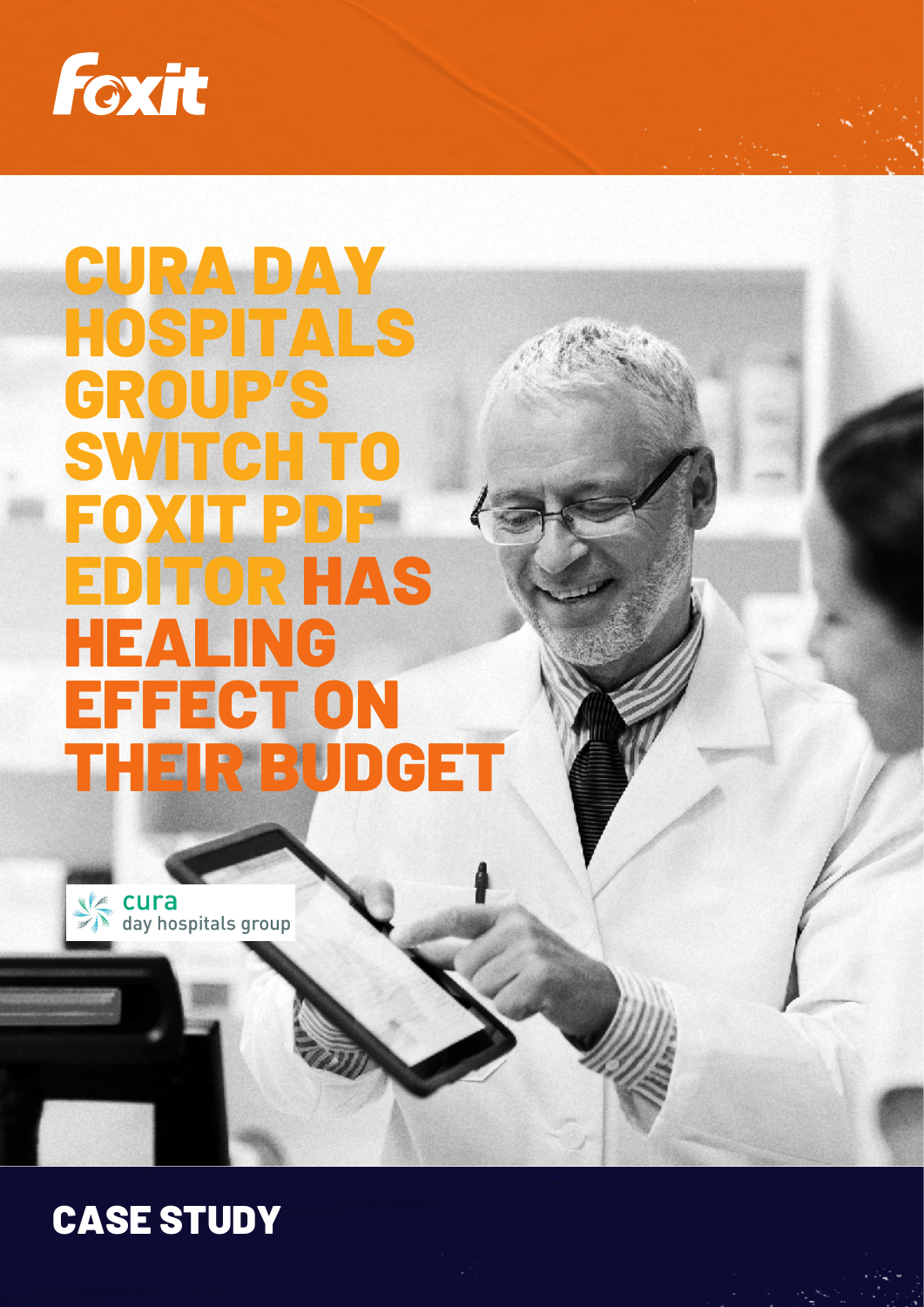For Janet Schriel, Executive Programs Manager at the Cura Day Hospitals Group, the problem was obvious: on the one hand, employees had grown used to using Adobe Acrobat for all their PDF needs, and the company didn't want to take that away; on the other hand, the costs associated with using Acrobat simply became too great.

"Initially, we weren't thrilled about changing," says Ms. Schriel. "However, we looked at the licensing structure with Adobe and realized it was just too costly; certainly out of our reach."

When it became obvious that a change needed to be made, Ms. Schriel said that her team identified two factors that were most important to them—finding comparable PDF software with similar features and functionality. And finding a product at a price that was reasonable for Cura Day Hospitals Group.

#### **Foxit PDF Editor offers a solution for much-needed functionality and affordability**

Cura Day Hospitals Group considered many options when it came to finding a new PDF software provider, however, their search didn't last long.

"We didn't have to go too far down that path, because the Foxit PDF Editor price was right, and the Foxit team responded to our queries quickly and professionally," says Ms. Schriel. "It couldn't have worked out better. We got the functionality we were searching for."

#### **Looking for the best PDF software at the right price**

Cura Day Hospitals Group was established in 2008 and has grown to become Australia's leading provider of day hospital facilities. They continually seek opportunities to expand the range of specialist services available for patients. At the same time, they take pride in providing a quality workplace for their surgeons, nurses, and support staff, which is why when they decided to seek an Adobe Acrobat alternative.

One of the main concerns was finding a solution that their employees wouldn't have to spend time figuring out how to use. The question was simple: Which PDF software does everything you need in an intuitive and straightforward way—and at a price that's right?

The answer was equally simple: Foxit PDF Editor.

According to Ms. Schriel, everyone at Cura Day Hospitals Group is happy to have the same functionality they had grown accustomed to. From form-creation to simply entering information into forms, everything is straightforward and intuitive.

"After functionality," says Ms. Schriel, "it came down to pricing. And Foxit pricing was very competitive for us."

"We looked at many options but are glad we went with Foxit. Everything was absolutely perfect, the entire process. We highly recommend Foxit PDF Editor."